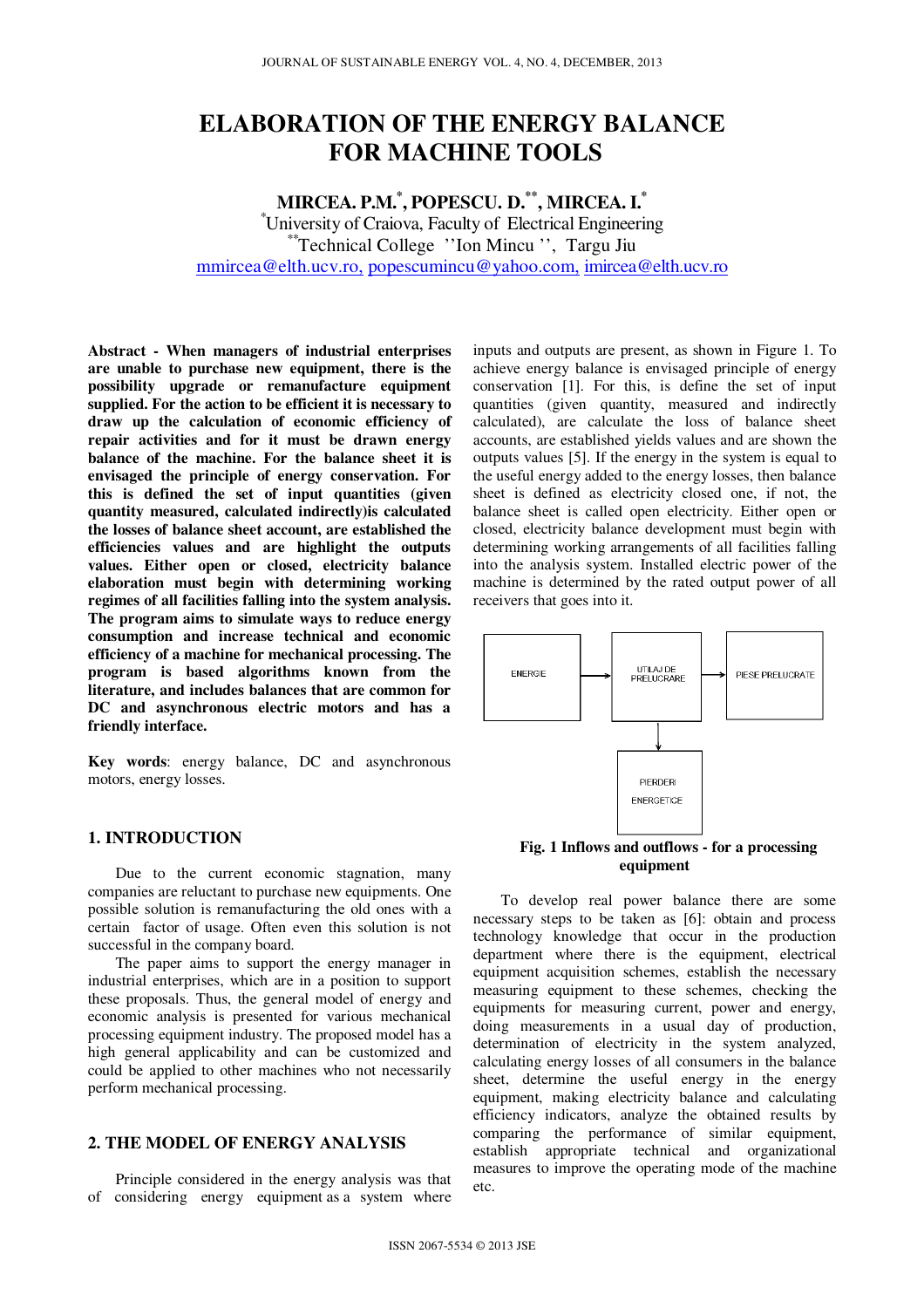Closed electricity balance sheet is performed directly for the productive machines. These require measuring the quantities of electricity in the contour for a certain period, determining the energy losses within the system and determine the quantities of useful energy as difference of the two values. Electricity balance sheet is done only for active energy. Energy in  $(W<sub>c</sub>)$  is that one absorbed from the power grid, and the useful one is that required energy from the cutting process.

General balance equation expresses that energy in the energy center (processing equipment) directly usable energy production is equal to the energy leaving the center (the energy required for chip separation and for movement) plus the amount of electricity losses into the process.

The proposed model enables the ongoing monitoring of electricity consumption for all machines. After analyzing the results of monitoring datas and calculations, can draw energy audit reports, which establish the most effective measures, which if are applied, are going to obtain the desired efficiency result, consisting in particular in reducing energy consumption, increasing productivity, and increase profits. Measures to increase energy efficiency are among others: increasing the share of products that require lower power consumption, upgrading manufacturing technologies, reduce energy losses occurring in distribution network, using appropriate electric motors installed power needed improvement power factor, installing automatic symmetrization tasks, installing harmonic filters, flattening the load curve, bad wiring upgrade, using modern measuring and control devices [3].

In analyzing the efficiency upgrade, it will be take into account the energy balance sheet for the remanufactured equipment. In this sense, it can use an algorithm for calculating of the energy consumption for all the motor drive based on their load [7]. Therefore we can use an index based on measuring the absorbed current, *load factor* who is the ratio of the current regime and the nominal:

$$
\beta_I = \frac{I}{I_n} \tag{1}
$$

For current measurement is not necessary to interrupt the operation of the machine. So following relationships are established by using the indicator  $\beta_I$ :

$$
\eta \approx \frac{\beta_I - A_\eta}{B_\eta \beta_I} \tag{2}
$$

$$
\cos \varphi \approx \frac{\beta_I}{A_{\varphi} + B_{\varphi} \beta_I} \tag{3}
$$

Active power absorbed by the motor system is calculated by the formula:

$$
P_A = \sqrt{3} \text{ UI}\cos\varphi \cdot 10^{-3} \quad [kW] \tag{4}
$$

Shaft power is determined by the relation:

$$
P_a = \eta P_A \tag{5}
$$

Active power losses in the motor:

$$
\Delta P = (1 - \eta) P_A \tag{6}
$$

The regime reactive power absorbed is:

$$
Q_A = \frac{\sqrt{1 - \cos^2 \varphi}}{\cos \varphi} \cdot P_A \tag{7}
$$

The coefficients  $A^{\eta}$ ,  $B^{\eta}$ ,  $A^{\varphi}$ ,  $B^{\varphi}$  are experimental and depend on the nominal efficiency value, i.e. the nominal power factor.

Useful energy is given by the *cutting power*. The latter one can be calculated [8] by using simple methods but effective in the same time, generally based on experimental measurements. Given that the main job of developing cutting forces are considered worthy of turning, milling, planning and boring that share processing margins removed with a knife. Considering the specific cutting resistance, *k<sup>c</sup>* , as reported cutting force per unit area and thickness dependent cutting  $h_D$ , we can write a formula for power cutting experiment:

$$
P_a = \frac{k_c \cdot v_a \cdot a \cdot t}{60 \cdot 10^3} \tag{8}
$$

Were *a* is depth of cut,  $t$  – advance,  $v_a$  - cutting speed.

Main axis torque [2] :

$$
M = F_a \frac{d}{2}
$$
 (9)

and linear velocity depending on speed:

$$
v_a = \pi dn \tag{10}
$$

And the angular velocity:

$$
\Omega = \frac{v_a}{60} \tag{11}
$$

Were *d* is the processing diameter.

Cutting power with global efficiency of the machine,  $\eta_u$ , causes the machine shaft power and the absorbed power from the network:

$$
P_{arb} = \frac{P_a}{\eta_u}
$$
 (12)

P *c* power consumed by the equipment;

P *tm* total power loss of engine;

P *a* output power used for cutting.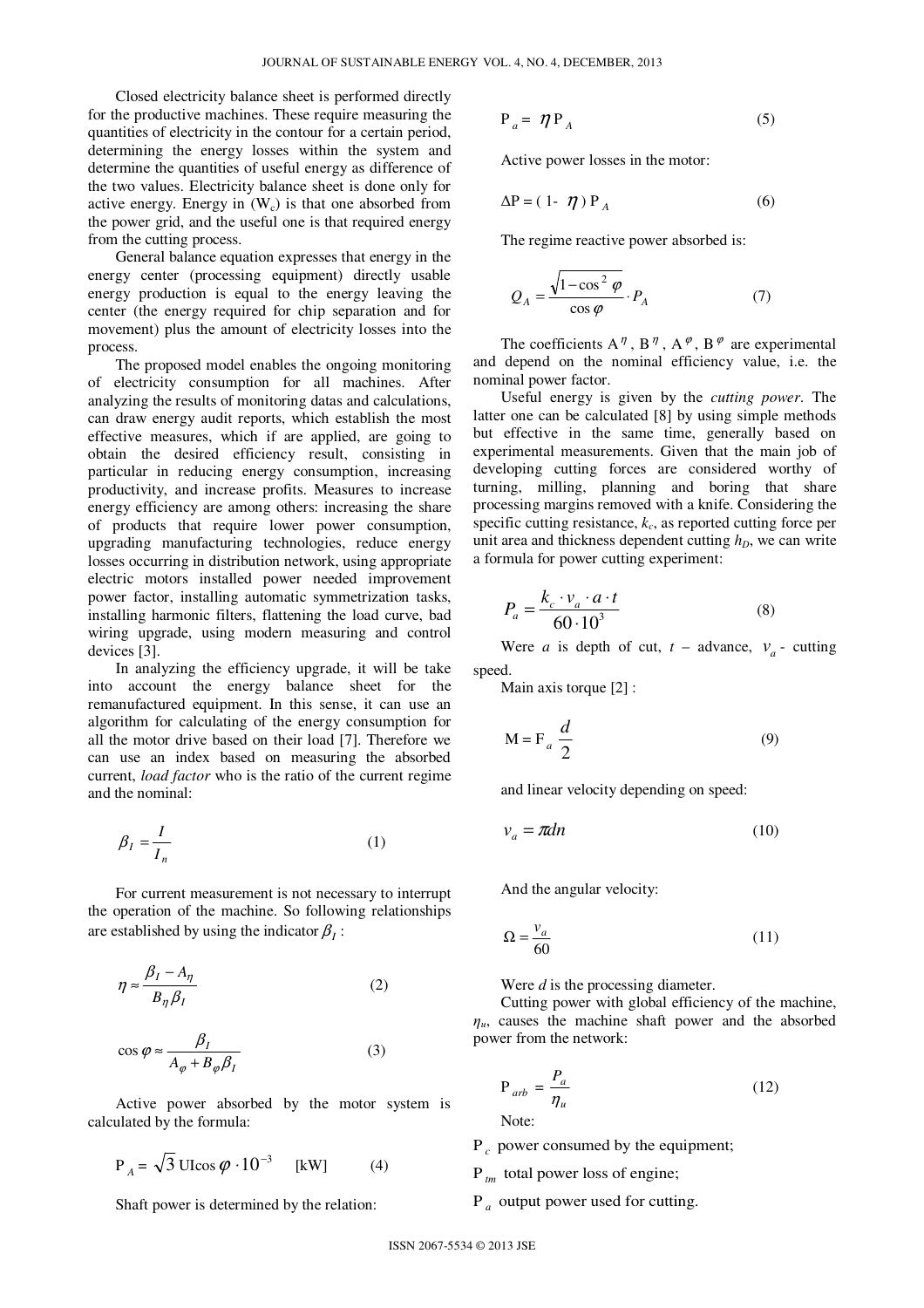The energy losses during a day become:

$$
\Delta W_p = t P_{tm} [kWh]
$$
 (13)

Energy balance of the machine becomes:

$$
W_c = W_a + \Delta W_p \tag{14}
$$

where  $W_c$  is the total energy consumed by the equipment, and  $W_a$  is the useful energy required in the process of cutting .

$$
W_a = P_a t \tag{15}
$$

#### **3. THE SOFTWARE USED FOR ANALYSIS**

The program aims is to simulate ways to reduce energy consumption and to increase technical and economic efficiency of a analized machine for mechanical processing, based on the algorithms described in the previous chapter. The program is a simulation application that enables energy audit and a technical and economic analysis of the energy efficiency. One of the objectives of the program is to achieve a high degree of generality applications, enabling the analysis of a variety of specific equipment engineering industry. Another objective of the program is to create a database who will allowing enterprise to do periodical electric balance by providing responsable energy policy makers as an easy to handle, with reduced consumption of working. So, the technical characteristics of the machinery and electric motor drives are entered only once.

In terms of information, the application includes a database modules for computing the energy balance sheet indicators and a user interface. The user interface consists of input interface and one for the use of computing facilities and data display output. Each function is implemented in a separate user dialog units. So, we meet separation of input and update data on its engines drive the machine with the functions of audit and review. The solution is to develop an application with a programming language Java [4]. Running the application is optimum done on a screen display resolution with minimum of 1920 x 1080 pixels. Computer program requires the existence of a family of operating systems Windows 7, Windows XP. Hard disk space required is minimum about 15 MB. The program runs successfully on any PC computer with processor performance than 486. Recommended minimum configuration: Intel (R) Pentium (R) Dual CPU E2180, 20GHz and 1GB RAM. The program is based on some algorithms known from the literature, and includes balances that are usual done for DC electric motors and asynchronous motors. All auxiliary engines on equipment (pumps, fans) are treated as a single equivalent motor. Figure 3 presents the development of application to the study of Vertical lathe, SC27.

It can be observed the structure of the program: - An overview of the machine and its features with the ability to supplement or delete this information;

- A database divided into several Divisions comprising data of different types of actuators of the machine;
- Engine computer for each balance sheet management, according to the presented algorithms;
- Computer cutting power, according to the algorithm;
- Computer of the energy efficiency;

| ANALIZA EFICIENTIZARII ENERGETICE PENTRU ECHIPAMENTE DE PRELUCRARE MECANICA |                                                                 |                                                                                                                                                                                                   |
|-----------------------------------------------------------------------------|-----------------------------------------------------------------|---------------------------------------------------------------------------------------------------------------------------------------------------------------------------------------------------|
| <b>C</b> Utilaj                                                             |                                                                 |                                                                                                                                                                                                   |
|                                                                             | Denumire: SC 27<br>Putere instalata: 81.0 kW<br>functiune: 1980 | Descriere: Strung carusel destinat prelucrărilor mecanice grele Diametrul de lucru al platoului:<br>2500 echipat cu motor acționare platou de 55kW Poate lucra cu două portcuțite Anul punerii în |
|                                                                             |                                                                 | Editare informatii utilai                                                                                                                                                                         |
|                                                                             |                                                                 | Bilant utilaj                                                                                                                                                                                     |
|                                                                             | <b>4</b> Eficienta energetica                                   | Eficienta economica                                                                                                                                                                               |
|                                                                             |                                                                 | Propuneri pentru eficientizarea energetica                                                                                                                                                        |
| Informatii componente si caracteristici utilaj                              | Salvare utilai                                                  | Inchidere utilaj                                                                                                                                                                                  |
| Gestiune Motoare asincrone subincarcate                                     | Bilant Motoare asincrone subincarcate                           | Calcul Putere de aschiere                                                                                                                                                                         |
| Gestiune Motoare asincrone auxiliare                                        | Bilant Motor asincron echivalent                                |                                                                                                                                                                                                   |
| Gestiune Motoare de curent continuu                                         | Bilant Motoare de curent continuu                               |                                                                                                                                                                                                   |
| Gestiune m.a. noi actionate prin CSF                                        | Bilant m.a. noi actionate prin CSF                              |                                                                                                                                                                                                   |
|                                                                             |                                                                 |                                                                                                                                                                                                   |

**Fig. 3 Main window of the program** 

- Area for inclusion of proposals for energy efficiency where indicated modifications will be subject to modernize equipment,

- Computer energy efficiency which are evaluated during recovery and profitability of the project.

Functionalities are available through a user interface. Graphical interfaces are Windows type and provide an interactive environment.

Dialog boxes contain active buttons that allow the exit of the function, save and close the dialog. Dialog box has a title bar that also serves to activate the box. Button is displayed on its surface a label indicating the function to be executed. To operate a button graphic cursor is positioned (by moving the mouse) button and clicking the left button of the mouse.

Given the general nature of the application, you can use your input to a machine in order to open the application to another. For this purpose it uses input operations, deleting and modifying engines, keeping drives are shown (Figure 4).



**Fig. 4. Possibilities of changing the data base** 

Change operations are done by changing the value of attributes displayed, as shown in Figure 5.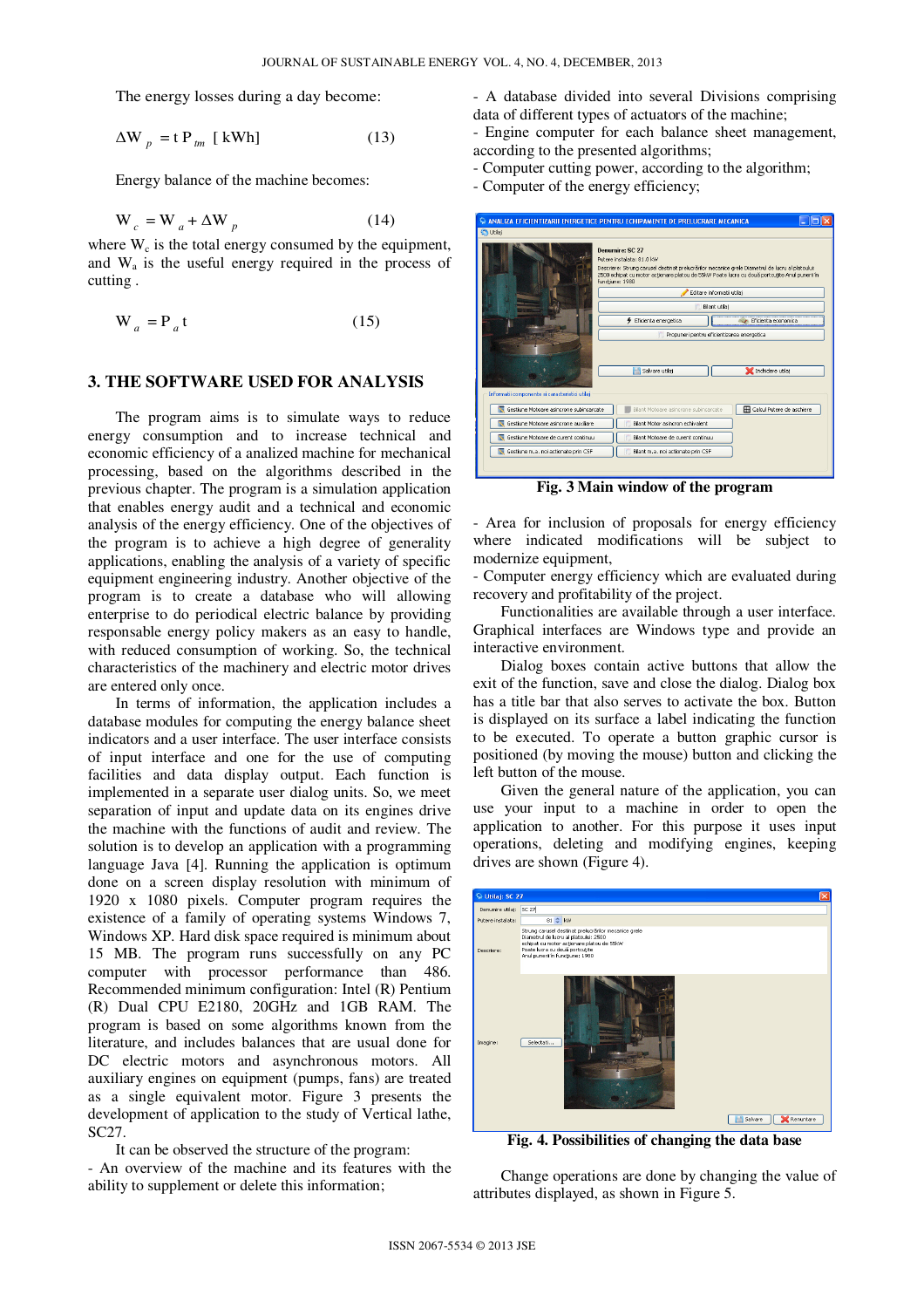| IN Gestiune Motoare asincrone auxiliare |                 |                   |                                |              |               |                 |
|-----------------------------------------|-----------------|-------------------|--------------------------------|--------------|---------------|-----------------|
| Motoare asincrone auxiliare definite:   |                 | Adauga motor      | Modifica motor<br>Sterge motor |              | Inchide       |                 |
| Denumire motor                          | Putere nominala | Tensiune nominala | Curent nominal                 | Randament no | Factor de put | Curent de regim |
| Motor ventilator                        | 1.1 kW          | 380 V             | 2.69 A                         | 740 %        | 0.84          | 0.5A            |
| pompă ungere ghidaje                    | 0.15 kW         | 380 V             | 0.5A                           | 65%          | 0.75          | 0.5A            |
| pompă hidraulică                        | 2.2 kW          | 380 V             | 4.95 A                         | 79%          | 0.86          | 3A              |
| actionare traversă                      | 7.5 kW          | 380 V             | 17.41 A                        | 84 %         | 0.78          | 10 A            |
| motor deplasări rapide                  | 3 kW            | 380 V             | 6.99 A                         | 80.5%        | 0.81          | 4A              |

**Fig. 5 Changing the attributes listed** 

 Changes are the same in all databases to even process that generates user-friendliness. White space remaining on the windows is necessary in the event that the machine is equipped with a number of engines; it decreased as the extent of filling.

Once complete database, the program automatically calculates the respective engine energy balance individually and in groups. Pressing the energy balance can be seen entering the calculation engine parameters as in Figure 6. There appear beside coefficients calculated according to the algorithm and the engine operating parameters (efficiency, power factor, power consumption mode, an output shaft, active power losses and power consumption mode).

| <b>Motor asincron echivalent</b>        |                                                                           |                                 |                         |                                             |      |  |
|-----------------------------------------|---------------------------------------------------------------------------|---------------------------------|-------------------------|---------------------------------------------|------|--|
|                                         | Parametri Motor asincron echivalent:<br><b>Hil Recalculeaza parametri</b> |                                 |                         |                                             |      |  |
| Putere nominala [kW]:                   | 13.95                                                                     | Curentul nominal [A]:           | 32.54                   |                                             |      |  |
| Randament nominal [%]:                  | 133,98                                                                    | Randament, coeficient A:        | 0.03                    | Randament, coeficient B:                    |      |  |
| Factor de putere nominal:               | 0.8                                                                       | Factor de putere, coeficient A: | 0.36                    | Factor de putere, coeficient B:             | 0.89 |  |
| Gradul de incarcare:                    | 0,55                                                                      | Randamentul de regim:           | 94.41                   | Factorul de putere de regim:                | 0,65 |  |
| Puterea activa de regim absorbita [kW]: |                                                                           | 7.69                            | Puterea la arbore [kW]: |                                             | 7.26 |  |
| Pierderile de putere activa [kw]:       |                                                                           | 0,43                            |                         | Puterea reactiva de regim absorbita [kvar]: | 9,01 |  |
|                                         |                                                                           |                                 |                         |                                             |      |  |

**Fig. 6 Calculation of equivalent induction motor parameters necessary balance** 

The program can now proceed to calculate the energy balance across the machine, case in which appear the window as in Figure 7.

| <b>Motor asincron echivalent</b>        |         |                                 |                         |                                             |      |
|-----------------------------------------|---------|---------------------------------|-------------------------|---------------------------------------------|------|
| Parametri Motor asincron echivalent:    | Inchide |                                 |                         |                                             |      |
| Putere nominala [kW]:                   | 13.95   | Curentul nominal [A]:           | 32,54                   |                                             |      |
| Randament nominal [%]:                  | 133.98  | Randament, coeficient A:        | 0.03                    | Randament, coeficient B:                    |      |
| Factor de putere nominal:               | 0.8     | Factor de putere, coeficient A: | 0.36                    | Factor de putere, coeficient B:             | 0.89 |
| Gradul de incarcare:                    | 0.55    | Randamentul de regim:           | 94,41                   | Factorul de putere de regim:                | 0,65 |
| Puterea activa de regim absorbita [kW]: |         | 7,69                            | Puterea la arbore [kW]: |                                             | 7,26 |
| Pierderile de putere activa [kw]:       |         | 0.43                            |                         | Puterea reactiva de regim absorbita [kvar]: | 9.01 |
|                                         |         |                                 |                         |                                             |      |

**Fig. 7 Window for energy balance calculation sheet for the machine** 

As shown here are past data sheet: engine operating losses that occur in the process, the power used in cutting total losses engines. Are also displayed on, the time of use of the machine, which can put the user in the top right box, useful energy required in the process of cutting energy losses during a working day, the total energy consumed. The program is a checking account balance by calculating the absolute and relative error according to the algorithm and make a written display if the energy balance is correct.

Push the button "*proposals for energy efficiency*" it will opens a display as in figure 8, which is an area that can be inscribed proposals for modernization of equipment. These proposals are taking into account and they are the basis for calculating the energy efficiency and economic equipment upgraded .

| Propuneri pentru eficientizarea energetica                                                                                                                                                                                                                                                                            |  |
|-----------------------------------------------------------------------------------------------------------------------------------------------------------------------------------------------------------------------------------------------------------------------------------------------------------------------|--|
| Propuneri pentru eficientizarea energetica:                                                                                                                                                                                                                                                                           |  |
| Pierderle constatate sunt relativ mari, la care se adauga si nefunctionarea unor actionari. Ca solutie se prevede înlocuirea motorului de curent<br>continuu cu motor asincron actionate de convertoare statice de tensiune si frecventa Sinamics 5120, dupa cum urmeaza:<br>motor S1 - principal 55kW / 1500 rot/min |  |
| Pentru marirea productivitatii utilajul se va dota cu comanda numerica Sinumerik 840Dsl si afisaje de cota Heidenhein                                                                                                                                                                                                 |  |

**Fig.8 Window where the modernization proposals are introduced** 

| Eficienta energetica: |                         | Recalculeaza Eficienta energetica<br>Inchide |                 |                       |
|-----------------------|-------------------------|----------------------------------------------|-----------------|-----------------------|
| Denumire motor        | Puterea activa de regim | Pierderi de putere activa                    | Pierderi totale | Diferenta de pierderi |
| motor rotire platou   | 6.42 KW                 | $0.51$ kW                                    | 1.78 kW         | 1.27 kW               |

#### **Fig. 9 Window indicating the energy efficiency of the equipment modernization**

 When push the "*energy efficiency*" there are shown in the window (figure9) active power mode engines that equip machines after upgrading, their losses, losses of old engines and the difference that exists between the loss of old engines and new engines. If the result is negative it can be concluded that modernization is no longer necessary for the purpose of replacement engines. Similarly, there may be negative gap losses. This means that the replacement drive is pointless.

There is also a calculator that displays the economic efficiency, who shown the recovery time of the investment and if it is considered cost effective (Figure 10).

|          |                                                           |                                  |                                                                   | 311.980 <sup>+</sup>                                                          |  |  |
|----------|-----------------------------------------------------------|----------------------------------|-------------------------------------------------------------------|-------------------------------------------------------------------------------|--|--|
|          |                                                           |                                  |                                                                   | $100.000 \div$                                                                |  |  |
|          |                                                           |                                  |                                                                   |                                                                               |  |  |
|          |                                                           |                                  |                                                                   |                                                                               |  |  |
|          |                                                           |                                  |                                                                   |                                                                               |  |  |
|          |                                                           |                                  |                                                                   |                                                                               |  |  |
|          |                                                           |                                  | 1.517.214.6 lei/an                                                |                                                                               |  |  |
| 0.55 ani |                                                           |                                  | 181.71%                                                           |                                                                               |  |  |
|          |                                                           |                                  |                                                                   |                                                                               |  |  |
|          |                                                           |                                  |                                                                   | Inchide                                                                       |  |  |
|          | Numarul anual de ore de functionare [ore/an]:<br>4,86 MWh | 1.27 kWh<br><b>ER</b> Calculeaza | Costul energiei economisite anual:<br>Rentabilitatea proiectului: | 3.840 C Pretul energiei [lei/MWh]:<br>890.000 C Profit produs pe an [lei/an]: |  |  |

**Fig. 10 Window indicating the economic efficiency of equipment modernization** 

# **4. CONCLUSIONS**

An energy audit it is necessary to be made and for the machine tools, especially when is under discussion a program of modernization for industrial enterprises. The investments depends on the analysis made following the balance sheet, investments that are important to be made.

The procedure presented in the paper makes it possible to analyze the possibility of equipment modernization even during the working sessions of the Administration Board of the companies.

One important aspect is that both the technical and economic, actuators with DC motors need to be replaced sooner or later with asynchronous motors actuators for which speed is controlled by static frequency converters.